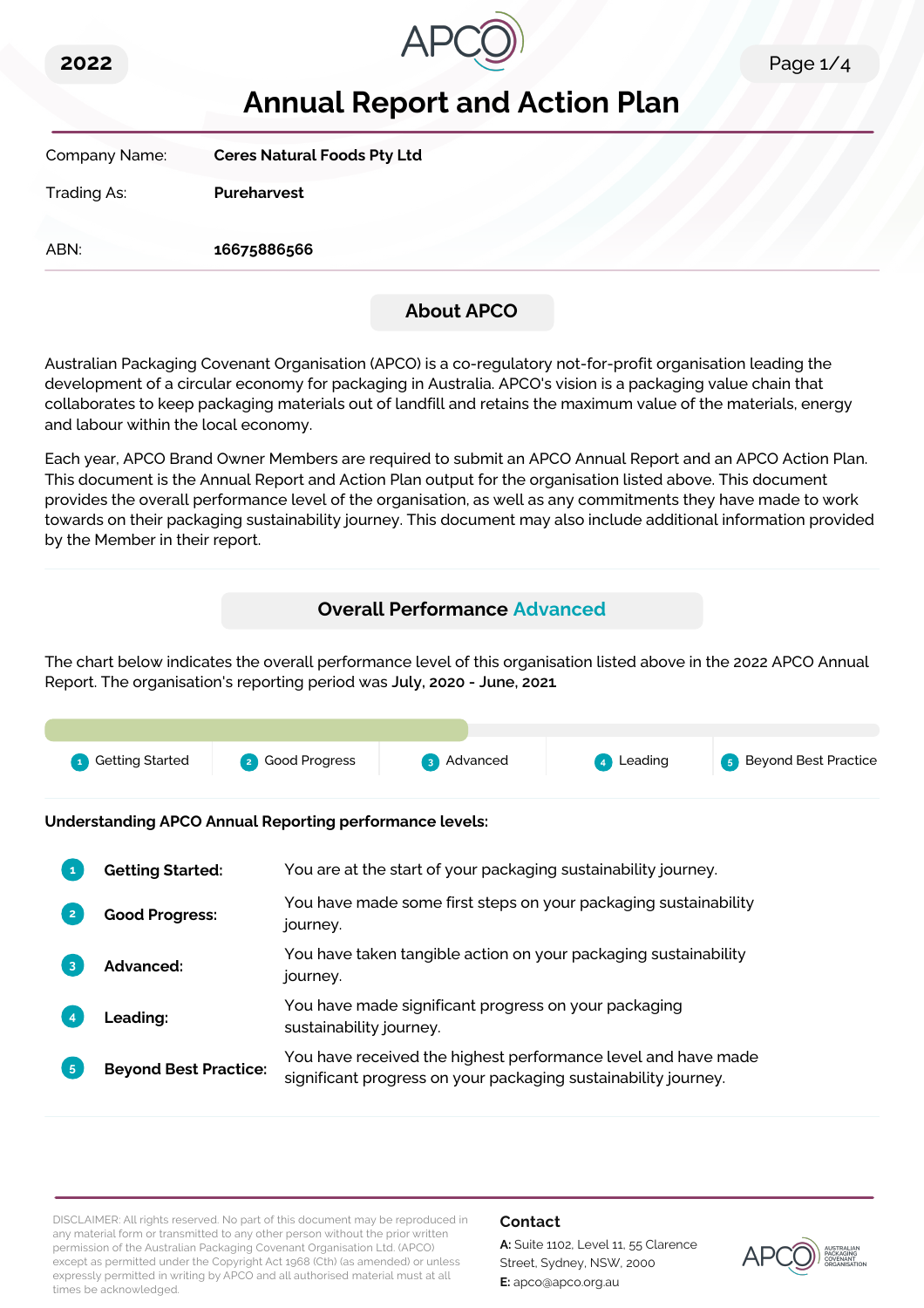

## **APCO Action Plan Commitments**

For each of the Packaging Sustainability Framework criteria listed below, a description is provided along with the commitments made by the organisation in their APCO Action Plan.

#### Criteria 1:

#### **Governance & Strategy:**

This criteria considers actions to integrate packaging sustainability into business strategies.

- Develop a strategy that includes goals (objectives) and targets for packaging sustainability that  $\bullet$ addresses the Sustainable Packaging Guidelines (SPGs) or equivalent.
- Include a commitment to achieving the 2025 National Packaging Targets in our strategy.
- Have our executive or board of directors review our strategy and have the strategy integrated within our business processes.
- Regularly communicate and promote packaging sustainability objectives and targets within our organisation.
- Regularly engage or communicate with our external stakeholders about the environmental impacts of our packaging.
- Actively participate in initiatives to promote packaging sustainability outside of our organisation.

# Criteria 2:

#### **Design & Procurement:**

This criteria considers actions taken to ensure that sustainability principles are considered in the design or procurement of both new and existing packaging through use of the Sustainable Packaging Guidelines (SPGs).

- Review **50**% of our packaging against the Sustainable Packaging Guidelines (or equivalent).
- Improve the accuracy of our data regarding reviews of packaging using the Sustainable Packaging Guidelines (or equivalent).
- Consider the following Sustainable Packaging Principles in our packaging reviews:
	- Design for recovery  $\circ$
	- $\circ$ Optimise material efficiency
	- Design to reduce product waste  $\circ$
	- Eliminate hazardous materials  $\circ$
	- Use of renewable materials  $\Omega$
	- $\circ$ Use recycled materials
	- Design to minimise litter  $\circ$
	- Design for transport efficiency  $\circ$
	- Design for accessibility  $\circ$
	- Provide consumer information on environmental sustainability  $\circ$
- **50**% of our packaging to be optimised for material efficiency.
- Improve the accuracy of our data regarding packaging material efficiency.

Criteria 3:

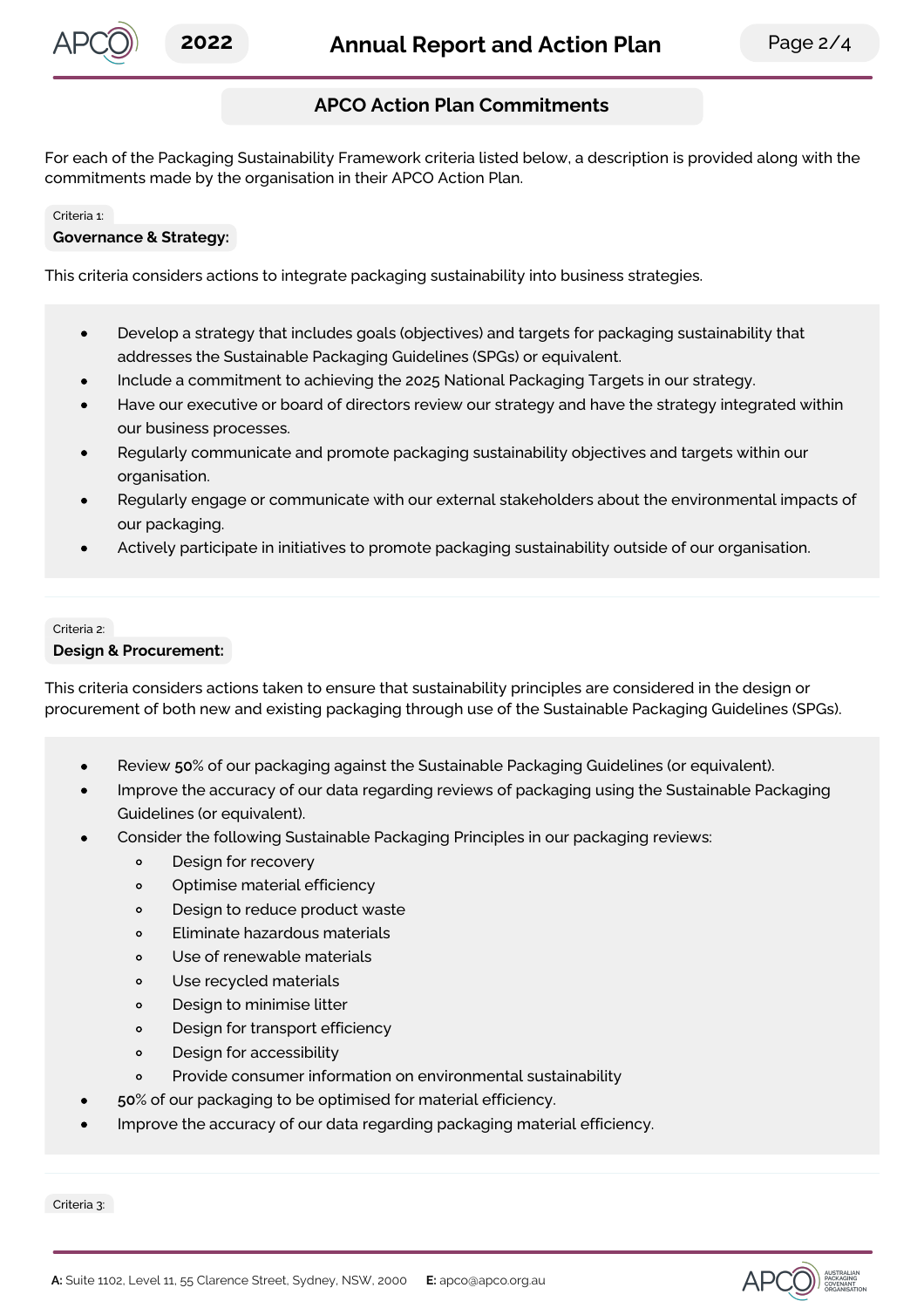

## **Recycled Content:**

This criteria considers actions taken to increase or optimise the amount of recycled material used by your organisation.

- Develop a policy or procedure to buy products and/or packaging made from recycled materials.
	- Use recycled content in:
		- Our products  $\bullet$
		- $\circ$ Primary packaging that we use to sell our products
		- $\circ$ Secondary packaging that we use to sell our products
		- $\circ$ Tertiary packaging that we use to sell our products
		- Other items which we purchase (e.g. office stationary and suppliers etc.)  $\circ$
- **15**% of our packaging to be made using some level of recycled material
- Improve the accuracy of our data regarding use of recycled materials.

# Criteria 4:

## **Recoverability:**

This criteria considers actions taken to improve the recovery of packaging at end-of-life and increase use of reusable packaging.

- **86**% of our packaging to be designed to have all packaging components be recoverable at end-of-life.
- Use PREP to assess the recyclability of our packaging through kerbside collection in Australia and/or New Zealand.
- Investigate opportunities to use reusable packaging.
- **29**% of our packaging to have all packaging components that are reusable.

### Criteria 5: **Disposal Labelling:**

This criteria considers the extent to which packaging has been labelled to help consumers determine what to do with packaging at end-of-life.

**100**% of our packaging to have on-pack labelling to inform correct disposal.

## Criteria 6:

#### **On-site Waste:**

This criteria considers progress in increasing the amount of on-site solid waste being diverted from landfill.

- Have recycling programs for the following materials:
	- $\circ$ Paper/cardboard
	- Soft plastics  $\circ$
	- $\circ$ Rigid plastics